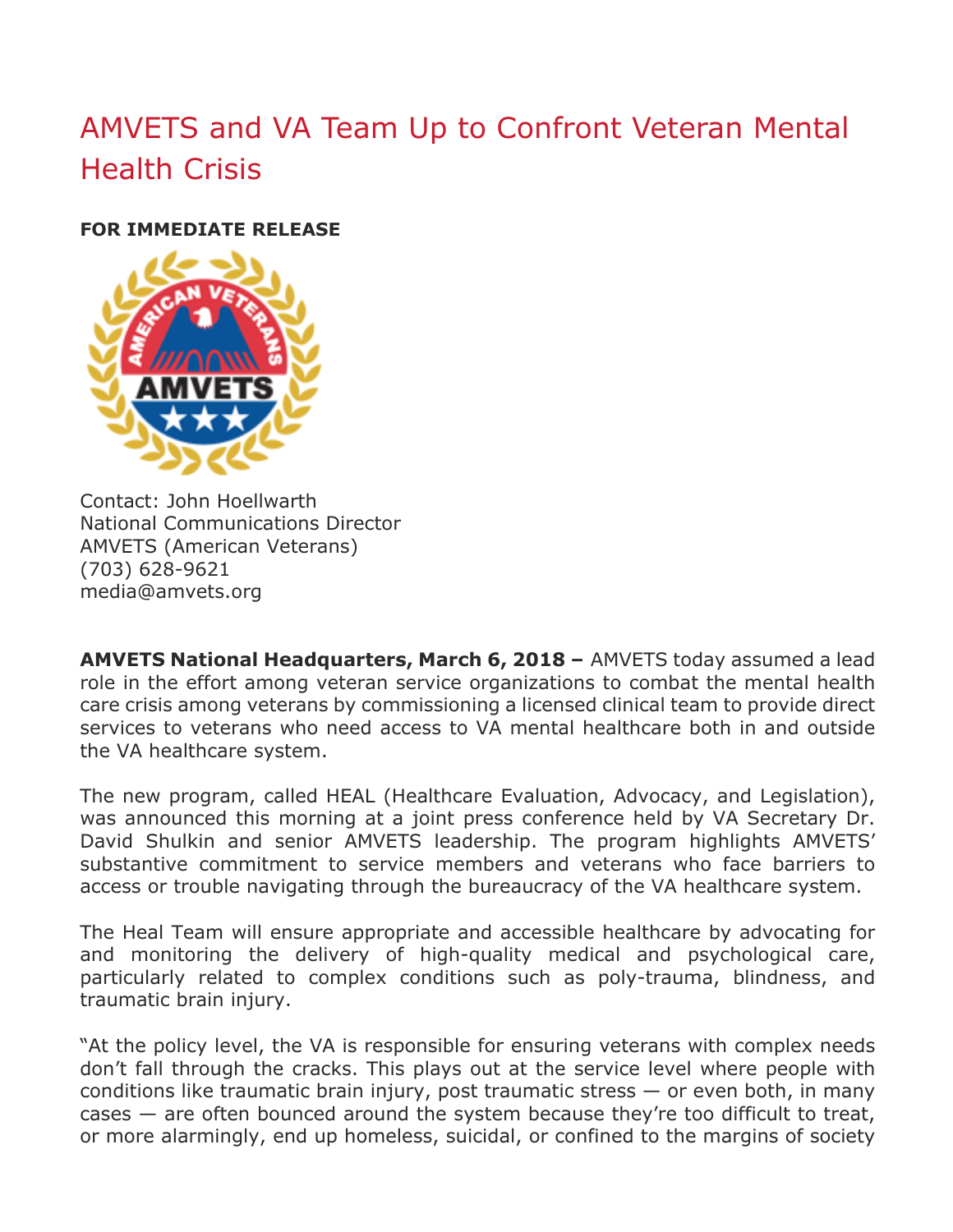due to inconsistent follow up after discharge," said AMVETS Chief Medical Executive Lana McKenzie, who's charged with leading the HEAL Team. "It will be our goal to ensure President Trump and the VA Secretary's mental health agenda is not only implemented successfully, but is also carefully monitored and that timely adjustments are made along the way as needed."

Today, approximately 18% of service members returning from Iraq or Afghanistan have post-traumatic stress or depression, and 19% report experiencing a traumatic brain injury during deployment. Also, the estimated number of drug deaths in 2016 exceeded the total number of soldiers killed in the Iraq and Vietnam wars, as veterans were twice as likely to die from accidental opioid overdoses as non-veterans due to overprescribed opiates and psychiatric medications.

"We're facing a growing crisis, and now is the time to talk less and do more to avert it. As the veterans healthcare landscape evolves with the expansion of care in the community and a restructuring of specialized services in VA unfolds, there exists a need for informed advocates now more than ever to confront rising suicide rates, particularly among veterans who face transition stress soon after leaving service," said Joe Chenelly, AMVETS Executive Director.

On January 9, President Trump signed an executive order entitled, "Supporting Our Veterans During Their Transition From Uniformed Service to Civilian Life," to help more military veterans get mental health care in the VA in order to reduce veteran suicide in high risk veteran populations. An estimated 20-22 veterans take their own lives every single day. The rate is particularly high among younger vets, who don't always have access to VA health care when they leave the service. The executive order calls for their automatic enrollment into VA for VA mental health care services.

"Suicide Prevention is my top clinical priority and VA has had many accomplishments in improving mental health access and services, to include the launch of a comprehensive #BeThere campaign for Veterans Suicide Prevention to improve transition, outreach to Veterans, partner across communities, improve lethal means safety, and expand access to mental health care, " said VA Secretary Shulkin. "While we have made great progress, we realize there is much more we can do as well as the importance of advancing our programs and services with key partners such as AMVETS."

Key features of AMVETS' new H.E.A.L. Program:

Healthcare. HEAL Team clinicians are licensed Registered Nurses who are responsible for ensuring the quality of complex care for veterans through active healthcare system monitoring and working in collaboration with the Department of Veterans Affairs and community providers who serve veterans. Their work entails identifying necessary resources to improve the efficiency of healthcare services, to include quality of care and coordination, which is critical to delivering effective, lifelong comprehensive healthcare to the veteran population.